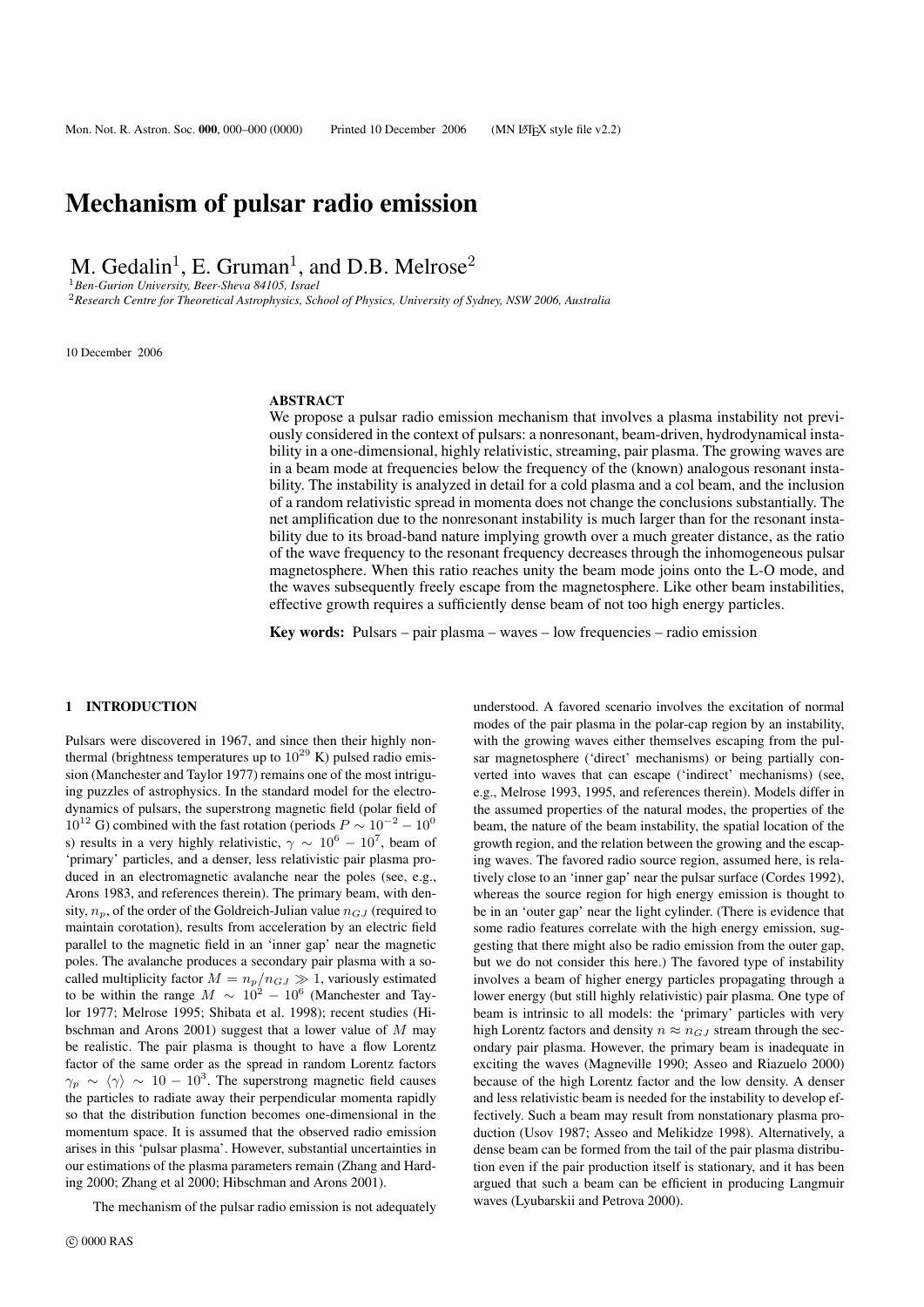# 2 *Gedalin et al.*

Modes in a relativistic one-dimensional pair plasma have been studied extensively (see, e.g., Asseo and Riazuelo 2000, and references therein). In the approximation of the infinite magnetic field,  $B \to \infty$  for a wide class of distributions the natural modes include the purely electromagnetic t-mode  $\omega = kc$ , and two mixed modes with transverse and longitudinal components (Gedalin et al 1998; Melrose and Gedalin 1999): the almost nondispersive subluminal Alfvén mode  $\omega = k_{\parallel}v_A$ , where the subscripts  $\parallel$  and  $\perp$  refer to the direction with respect to the external magnetic field and the Alfvén speed  $v_A$  is very close to the light speed, and the generally superluminal  $(\omega/k_{\parallel} > 1)$  L-O mode. The L-O mode has a longwavelength cutoff  $\omega(k = 0) \neq 0$  and a frequency that may be defined as the relativistic plasma frequency  $(\omega_p/\langle \gamma \rangle^{1/2})$  in the notation used below). An important point is that the L-O mode is subluminal for very small angles of propagation above a characteristic frequency,  $\sim \omega_p \langle \gamma \rangle^{1/2}$ , of order  $\langle \gamma \rangle$  times the relativistic plasma frequency. The necessary ingredients for the radio emission mechanism were established by Melrose and Gedalin (1999): (a) only t-wave and the waves which appear on the L-O branch can eventually escape the pulsar magnetosphere as radio emission; (b) of all modes mentioned above only the L-O mode can be produced due to a beam instability; (c) the beam instability is of a hydrodynamical (reactive) type where all particles contribute to the wave excitation, in contrast with the kinetic instabilities where only a group or resonant particles participates in the wave excitation (Machabeli 1991; Lyutikov 1998).

The hydrodynamical instability has two limiting cases, referred to as resonant and nonresonant, depending on whether the frequency shift,  $k_{\parallel}v_b$ , associated with the beam is nearly equal or significantly different from the frequency of the growing waves. Previously, only the resonant beam instability has been considered, usually only for parallel propagating waves (Magneville 1990; Lyubarskii 1996; Lyutikov 1998; Asseo and Riazuelo 2000). The parallel resonant instability is inadequate for direct production of the radio emission for at least three reasons. First, it produces waves in a narrow high frequency region,  $\sim \omega_p \langle \gamma \rangle^{1/2}$  Melrose and Gedalin (1999), so that subsequent conversion to lower frequencies would be necessary to account for the observations (Lyubarskii 1996). Second, the L-O mode for parallel propagation is purely longitudinal and an additional physical effect needs to be invoked for these longitudinal waves to result in escaping transverse waves. Third, the growth factor is limited due to the change in the characteristic frequency with height causing the waves to get out of resonance as they propagate, and it is difficult to explain how adequate growth can occur. The most efficient way to generate radio emission would be, however, direct excitation of electromagnetic waves in the required frequency range, so that the basic spectrum forms in the excitation region.

In the present paper we generalize and develop an idea, proposed in Gedalin et al (2002), that the nonresonant hydrodynamical beam instability can overcome the foregoing difficulties: it can account for generation of transverse waves that can escape directly. The growth occurs in a 'beam mode' with a frequency less than the characteristic frequency,  $\omega_p \langle \gamma \rangle^{1/2}$ , and the dispersion curve for this beam mode connects to the L-O mode at the characteristic frequency. As  $\omega_p$  decreases along the ray path, the beam mode continues to grow until its frequency is equal to the characteristic frequency, and which point it becomes an L-O mode and escapes directly.

The paper is organized as follows. In section 2 we discuss the parameters of the region where radio waves are supposed to be generated. In section 3 we consider in detail the oblique beam instability in a cold plasma, including the issues of the relation between the beam and L-O modes and inhomogeneity. We show that qualitative features of the instability are not sensitive to the details of the distribution function. In section 4 we present the mechanism of the radio spectrum formation. We derive the local field line spectrum within a simple approximate model, taking into account the propagation along the curved field lines. The proposed mechanism allows to place constraints on possible parameters of the pair plasma.

#### 2 BACKGROUND

The size, geometry, and other features of the instability region are of primary importance for any model of radio emission generation. In this section we outline the pulsar model adopted here.

# 2.1 The polar cap model

For simplicity we assume a perpendicular rotator, with the magnetic axis along the x-axis, and the rotation axis along the  $z$ axis. The light cylinder radius is  $R_L = cP/2\pi$ , where P is the pulsar period. We do not distinguish between the rotating and nonrotating frames, cf. Muslimov & Tsygan (1992); Petrova & Lyubarskii (2000); Gedalin and Melrose (2001). Assuming dipole geometry of the magnetic field, the field lines are given by  $\sin \phi/r^{1/2} = \text{const}$ , where  $x = r \cos \phi$  and  $y = r \sin \phi$ . The angle between the magnetic field and the magnetic axis is tan  $\psi =$  $3 \sin \phi \cos \phi / (3 \cos^2 \phi - 1)$ . The last open field line has  $\phi = 90^\circ$ at  $r = R_L$ , so that the equation for this line is  $\sin \phi = (r/R_L)^{1/2}$ . The polar cap zone is defined as the region of open fields lines, and it is limited by the last open field line. The angular size of the polar cap at the pulsar surface is  $\sin \phi_p = (R_P/R_L)^{1/2}$ , where  $R_P \sim 10 \text{ km}$  is the radius of the star. In the polar cap model, the radio waves are assumed to be generated in the region of open magnetic field lines, at some height  $r = R_E$ , which is usually assumed to satisfy  $R_P \ll R_E \ll R_L$ . Then the maximum angular width of the emission region is  $\sin \phi_E = (R_E/R_L)^{1/2}$ . With  $R_E/R_L \ll 1$ , one has  $\phi_E = (R_E/R_L)^{1/2} \ll 1$ , and the maximum opening angle of the field line is  $\psi_E \approx 3\phi_E/2$ . For millisecond pulsars, for which  $R_L/R_p \sim 10$ , and also for emission from an outer gap in ordinary pulsars, the small angle approximation is not accurate. Our results need modification for millisecond pulsars and for emission from an outer gap, but we do not consider such modifications here.

The inhomogeneity scale of the emission region along the field lines is  $L_{\parallel}$  ∼  $R_E$ , and the inhomogeneity scale in the perpendicular scale is  $L_{\perp} \leq R_E \phi_E$  and may be substantially smaller depending on the details of the pair production. The radio waves may be treated as plane waves with frequency  $\omega$  and wavevector  $\mathbf{k} = (k_{\perp}, k_{\parallel})$  ( $\perp$  and  $\parallel$  refer to the local magnetic field direction) provided that the geometrical optics conditions,  $k_{\parallel}L_{\parallel} \gg 1$ and  $k_{\perp}L_{\perp} \gg 1$ , are satisfied. The conditions  $k_{\parallel}L_{\parallel} \gg 1$  is always well satisfied. Because of relativistic beaming only waves with  $\theta = \arctan(k_\perp/k_\parallel) \ll 1$  are of interest. The transverse condition limits the propagation angle  $\theta$  from below:  $\theta \gg \theta_c \sim$  $1/kL_{\perp} \gtrsim 1/kR_E\phi_E$ . For transverse waves with a nearly vacuum dispersion this gives  $\theta_c \gtrsim c/\omega R_E \phi_E$ . Technically, this implies that strictly parallel propagation is invalidated by the plasma inhomogeneity. Whether, in practice, waves with  $\theta > \theta_c$  can be considered as nearly parallel depends on whether the wave dispersion changes significantly over the range  $\theta \lesssim \theta_c$ .

Most models of pair plasma production suggest that the secondary, denser pair plasma is generated by a cascade from the pri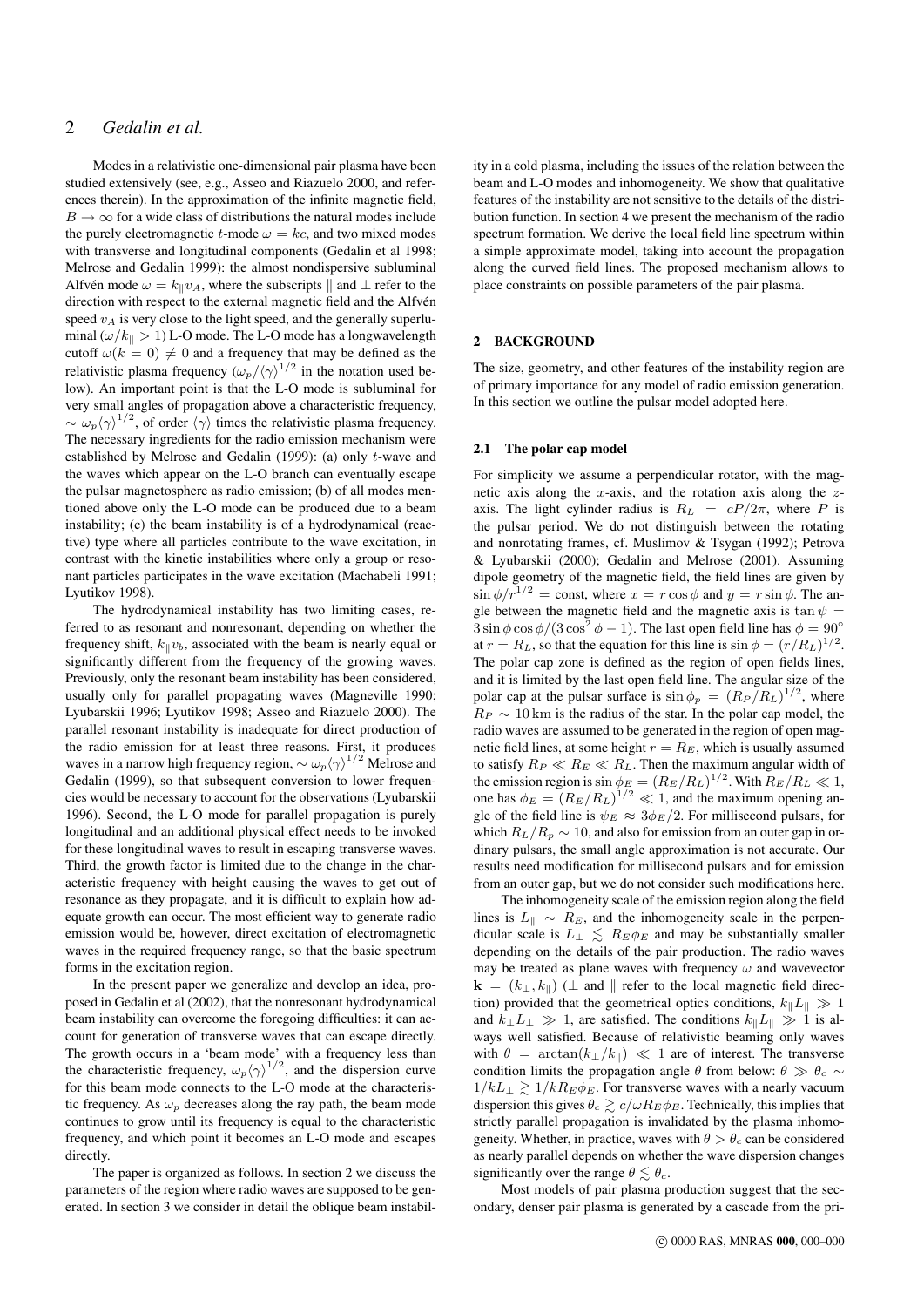mary beam at a pair production front. The primary particles are accelerated through a potential drop up to the energies corresponding to the Lorentz-factor  $\gamma_i$ , whose value is uncertain (Daugherty and Harding 1982), and which is assumed to be a free parameter here. Beyond the pair production front a plasma with the density  $n_p \sim M N_{GJ}$  is produced. The multiplicity factor M is unknown and theoretical estimates vary in the range  $M \sim 1 - 10^4$  (Hibschman and Arons 2001). Energy conservation roughly requires  $\gamma_p \leq \gamma_i/M$ , although this depends on the efficiency of the pair production (a part of the primary beam energy is lost to radiation).

#### 2.2 The beam that drives the instability

Beyond the pair production front, the primary particles form a lowdensity high-energy primary beam propagating through the secondary plasma. However, the primary beam is ineffective in causing radio waves to grow (see, e.g., discussion in Melrose and Gedalin (1999) and references therein). The theory of wave growth requires a denser, less energetic beam. Two suggestion are that this arises due to nonstationarity in the pair production cascade (Usov 1987) or resonant inverse Compton scattering (Lyubarskii and Petrova 2000). Here we simply postulate that a beam with the required properties is present. We assume a beam density  $n_b$  and typical Lorentz-factor  $\gamma_b$ , which are free parameters of the theory.

#### 3 BEAM INSTABILITY REVISITED

In this section we discuss the instability caused by a cold relativistic beam penetrating cold relativistic plasma, emphasizing the nonresonant instability that has been previously overlooked.

#### 3.1 Hydrodynamical versus maser theories

An important point that leads to a major simplification is that the instability should be hydrodynamical (or reactive) rather than kinetic (or resistive). Beam instabilities have hydrodynamical (or reactive) rather than kinetic forms, with the hydrodynamical form applying when the growth rate exceeds the bandwidth of the growing waves due to the Doppler spread, and with the kinetic form applying when this inequality is reversed. The Doppler spread is  $k_{\parallel} \Delta v$  where  $\Delta v$ is the velocity spread. For a highly relativistic beam,  $\gamma_b \gg 1$ , the Doppler spread is intrinsically very small because most of the particles are concentrated in a very small velocity range,  $\Delta v \sim c/\gamma_b^2$ , just below c. Thus a kinetic instability, with  $\omega \approx k_{\parallel}c$ , can have a growth rate no larger than  $\sim \omega/\gamma_b^2$ , and this is too small to account for effective growth before the waves leave the growth region. Any effective instability must be hydrodynamic.

In a hydrodynamic instability effectively all the particles in the beam interact with the wave in the same way, so that their momentum spread is essentially irrelevant to the instability. This allows one to treat the instability by ignoring the velocity spread entirely, that is, assuming a 'cold' beam.

Another simplification that we make here is to assume that the wave frequency,  $\omega$ , is much less than the cyclotron frequency of all relevant particles. The zeroth order term in the ratio of the cyclotron to the wave frequency corresponds to the limit of infinite field,  $B = \infty$ . This limit suffices for identifying the details of the instability, with inclusion of a finite- $B$  leading only to small corrections provided that this ratio is small.

#### 3.2 The cold,  $B = \infty$  limit

Let the plasma density and Lorentz-factor be  $n_p$  and  $\gamma_p$ , with the corresponding quantities for the beam being  $n_b$  and  $\gamma_b$ . The dispersion relation for the L-O mode in the limit  $B = \infty$  may be written in the form

$$
\frac{\tan^2 \theta}{z^2 - 1} = \epsilon_{\parallel},\tag{1}
$$

where  $z = \omega/k_{\parallel}$ ,  $\theta$  is the propagation angle with respect to the magnetic field direction, and hereafter  $c \equiv 1$  for convenience. For our purposes it is more convenient to write the parallel dielectric constant in the form  $\epsilon_{\parallel} = 1 - (\omega_p^2 / k_{\parallel}^2) W(z)$ , with  $\omega_p^2 =$  $4\pi n_0 e^2/m$ , where  $n_0$  is the sum of the number densities of electrons and positrons. The relativistic plasma dispersion function,  $W(z)$ , involves a sum over contributions,  $s = \pm 1$ , of electrons and positrons, each with one-dimensional distribution function  $f_s$ . One has

$$
W(z) = \sum_{s} \alpha_{s} \int \frac{df_{s}}{v - z},
$$
 (2)

with  $\alpha_s = n_s/n_0$ ,  $v = (1 - 1/\gamma^2)^{1/2}$ . We consider only forward propagating modes,  $k_{\parallel} > 0$ , and then  $W(z)$  is well-defined for Im  $z > 0$ . One has to analytically continue  $W(z)$  into the halfplane Im  $z < 0$ . With this notation, the dispersion relation (1) becomes

$$
\frac{k_{\parallel}^2}{\omega_p^2} = \frac{W(z^2 - 1)}{z^2 - z_0^2},\tag{3}
$$

with  $z_0 = 1/\cos\theta$ .

The cold plasma-beam system is given by  $f_s = \delta(v - v_s)$ . Then one has

$$
W(z) = \frac{1}{\gamma_p^3 (z - v_p)^2} + \frac{\alpha}{\gamma_b^3 (z - v_b)^2},\tag{4}
$$

with  $\alpha = n_b/n_p$ . It is convenient to write  $z = v_b + \eta$ . The large ratio  $(\gamma_b/\gamma_p)^3$  makes the contribution of the beam negligible provided  $|\eta| \ll v_b$ . Then (4) gives

$$
W(z) = 4\gamma_p + \frac{\alpha}{\gamma_b^3 \eta^2}.
$$
\n(5)

Substituting  $z = v_b + \eta$  and expanding in small quantities, including  $\theta \ll 1$ , one finds

$$
\left(\frac{k_{\parallel}^2}{\omega_r^2}\right) \left[1 - \frac{\theta^2 \gamma_b^2}{2\gamma_b^2 \eta - 1}\right] = 1 + \frac{\alpha}{4\gamma_p \gamma_b^3 \eta^2},\tag{6}
$$

where, in the absence of the beam, the frequency  $\omega_r = 2\omega_p \gamma_p^{1/2}$ separates the region  $\omega \ll \omega_r$  where the L-O mode is highly superluminal and nearly longitudinal from the region  $\omega \gg \omega_r$  where it is nearly transverse with vacuum-like dispersion. For small propagation angles,  $\theta \gamma_b \ll 1$ , the dependence on the angle is negligible for  $|2\gamma_b^2\eta - 1| \gg 1$ .

#### 3.3 The growth rate

The dispersion equation (6) is a cubic equation for  $\eta = z - v_b$ , and instability occurs when two of the solutions are a complex conjugate pair. The growth rate is then given by  $\Gamma = k_{\parallel} v_b$  Im  $z =$  $ω \operatorname{Im} η.$ 

The nonresonant growth rate applies at low frequencies,  $k_\parallel \ll$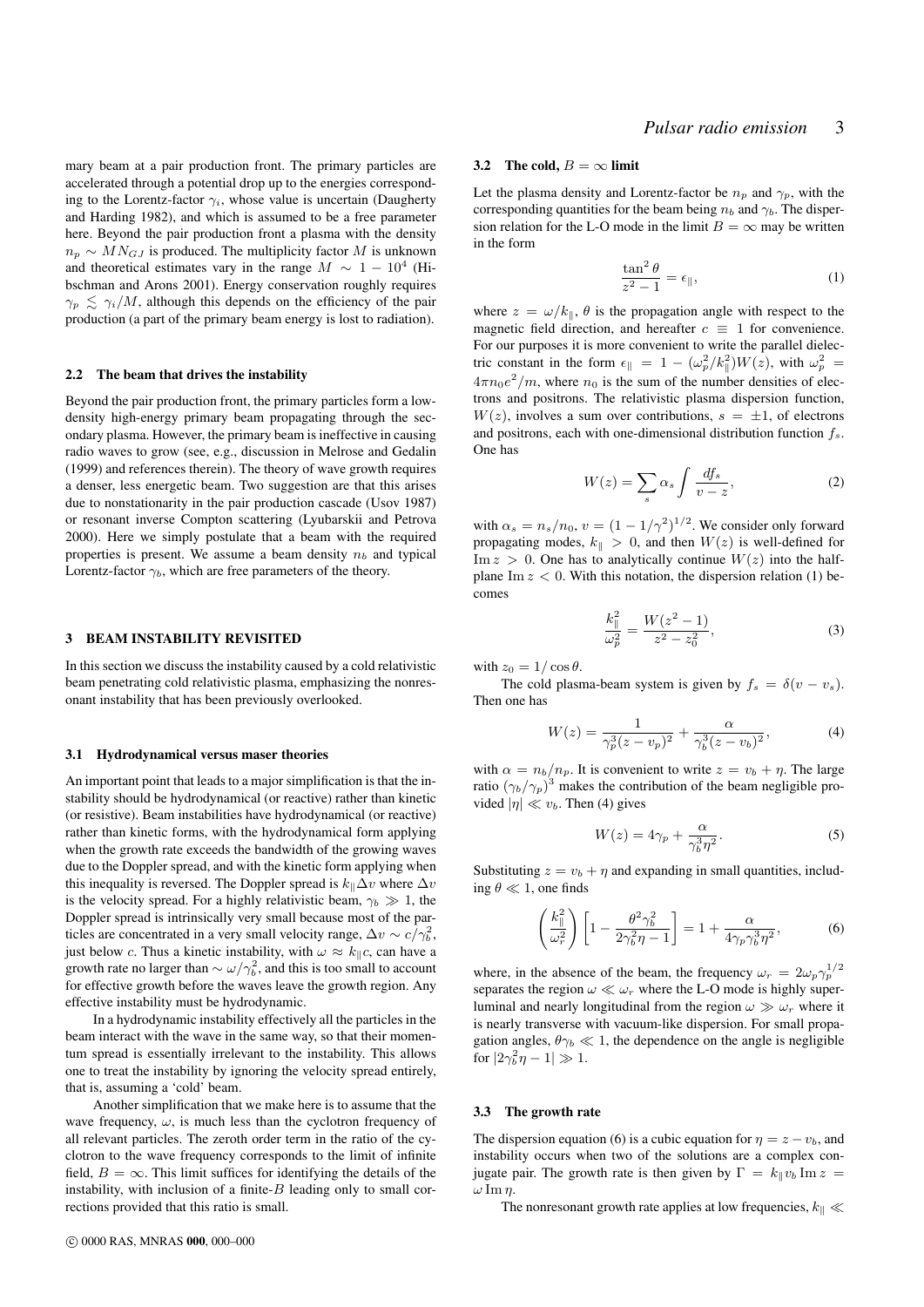# 4 *Gedalin et al.*



Figure 1. Growth rate vs frequency for the cold-cold case and different angles of propagation. The instability range squeezes as the propagation angle increases: higher growth rates and larger regions of instability correspond to smaller propagation angles.

 $\omega_r$ , when the left hand side of (6) can be neglected. The solution of the resulting quadratic equation gives

$$
\frac{\Gamma_n}{\omega} = \left(\frac{n_b}{n_p}\right)^{1/2} \frac{1}{2\gamma_p^{1/2}\gamma_b^{3/2}},\tag{7}
$$

where the approximation  $k_{\parallel}/\omega_r \ll 1$  is used.

The instability becomes resonant for  $k_{\parallel} = \omega_r$ , and the growth rate is then

$$
\frac{\Gamma_r}{\omega_r} = \frac{\sqrt{3}}{2\sqrt{2}} \left(\frac{n_b}{n_p}\right)^{1/3} \frac{1}{2\gamma_p \gamma_b}.\tag{8}
$$

The general solution of (6) reduces to (7) and to (8) in the respective limits. For higher frequencies the three solutions are real, implying no growth for  $\omega > \omega_r$ .

The ratio of the nonresonant to the resonant growth rate,

$$
\frac{\Gamma_n/\omega}{\Gamma_r/\omega_r} \approx \left(\frac{n_b}{n_p}\right)^{1/6} \left(\frac{\gamma_p}{\gamma_b}\right)^{1/2},\tag{9}
$$

is not especially small unless  $n_b/n_p$  and  $\gamma_p/\gamma_b$  are very small. These results apply for sufficiently small  $\theta$ , and for larger  $\theta$  the term  $\propto \theta^2$  in (6) tends to reduce the instability range, in the sense that the maximum frequency at which growth is possible decreases as a function of increasing  $\theta$ .

Figure 1 shows the dependence of the growth rate on frequency for various angles of propagation. Units are not shown since the parameters are chosen for convenience of presentation and do not correspond to real pulsar plasma parameters. It is seen that the instability range squeezes as the propagation angle increases. The maximum growth rate occurs near the resonance  $\omega = \omega_r$ .

#### 3.4 The amplification factor for a cold beam

In a homogeneous plasma the fastest growing instability should dominate, and it is for this reason that the resonant instability has been assumed to dominate in pulsar plasma. However, the situation is different in the pulsar plasma which is flowing outwards, so that the density drops as  $n \propto R^{-3}$ . We now argue that in this more realistic case it is the nonresonant instability that dominates.

Let the resonance width be  $\Delta \omega_r$ , that is, the wave is in the resonance if  $|\omega - \omega_r| < \Delta \omega_r$ . This width can be estimated from the resonance condition  $|\omega - k_{\parallel} v_b| < \Gamma_r$  and the dispersion for the wave,  $\omega = k_{\parallel}v_p + \omega_p/\gamma_p^{3/2}$ . One has  $\Delta \omega_r/\omega_r \sim$ 

 $(n_b/n_p)^{1/3}(\gamma_p/\gamma_b)^{1/2} \sim (\Gamma_n/\Gamma_r)^2$ . The energy going into growing waves is proportional to the product of the growth rate and the bandwidth of the growing waves. The bandwidth of growing waves is the resonance width and the bandwidth for the nonresonant instability is much broader, of order the frequency itself. Hence the ratio of the bandwidths is of order  $\Delta \omega_r / \omega_r$ , and the ratio of the energy going into resonant and nonresonant waves is  $\sim \Gamma_r \Delta \omega_r / \Gamma_n \omega_r \sim \Gamma_n / \Gamma_r$ . It follows that the effect of the bandwidth of the growing waves dominates over the growth rate, and that for  $\Gamma_n/\Gamma_r \ll 1$ , contrary to intuition, the nonresonant waves dominate over the resonant waves.

The amplification factor for the waves is given by integrating the growth rate along the ray path. The foregoing argument implies that the amplification factor for nonresonant growth exceeds that due to resonant growth due to the much longer path over which the waves grow. This effect may be estimated by assuming that the resonant frequency varies with radius, as  $\omega_r \propto \Delta \omega_r \propto R^{-3/2}$ , and integrating along the ray path. Suppose that the wave is in the resonance at  $R = R_0$ . For resonant growth it would remain in the resonance only over a distance  $|R - R_0|$  given by  $|R - R_0|/R_0 \sim \Delta \omega_r/\omega_r \ll 1$ . Assuming linear growth, such that the wave amplitude grows according to  $(da/dt) = \Gamma a$ , the growth in wave energy over a path  $R_1 < R < R_2$  is determined by the amplification factor

$$
G(\omega,\theta) = 2 \int_{R_1}^{R_2} \Gamma(R,\omega,\theta) dR/c.
$$
 (10)

The contribution of the resonance is typically small, and is at most comparable with that of the nonresonant part. The energy going into resonant waves certainly does not dominate that going into nonresonant waves.

#### 3.5 The escaping radiation

Beyond the resonant frequency the instability ceases and the L-O waves are in the transparency range. Figure 2 shows the behavior of the normal modes in the transparency region. The left panel shows the range  $-\gamma_p^2 < z - 1 < \theta^2$ . The right panel magnifies the range  $-\gamma_b^2 < z - 1 < \theta^2$  which cannot be resolved in the left panel, since  $1/\gamma_b^2 \ll 1/\gamma_p^2$ . The superluminal mode with  $z > 1 + \theta^2/2$  $(\theta \ll 1)$  is the L-O mode. It corresponds to  $\omega = kc$  in the high frequency limit,  $\omega/\omega_r \gg 1$ . Four other modes have  $\omega = k_{\parallel}v_p$  or  $z - 1 = 1/2\gamma_p^2$  (two) and  $\omega = k_{\parallel}v_b$  or  $z - 1 = 1/2\gamma_b^2$  (other two) asymptotically (that is, for  $k_{\parallel} \rightarrow \infty$ ), and stand in the plasma and beam frame, respectively. We note that the "beam mode"  $z = v_b$  is electromagnetic: the polarization is determined by relation as

$$
E_x/E_z = \tan \theta/(1 - z^2), \rightarrow E_{\perp}/E_{\parallel} \approx \theta/(1/2\gamma_b^2 + \theta^2).
$$
 (11)

The last ratio is large for  $1/\gamma_b^2 \ll \theta$ .

The instability occurs in the range  $1 - 1/2\gamma_p^2 < z < 1$  –  $1/2\gamma_b^2$ , where there is a gap between the dispersion curve and the z axis. The instability ceases in the lowest point of this curve, where two complex conjugate solutions of the dispersion relation become a double real solution. The unstable mode should proceed further along one of this bifurcating branches.

### 3.6 Effect of a relativistic spread in momenta

To justify our neglect of the spread in velocity or momentum in the beam, we now include a spread and show that it does not affect our conclusions significantly.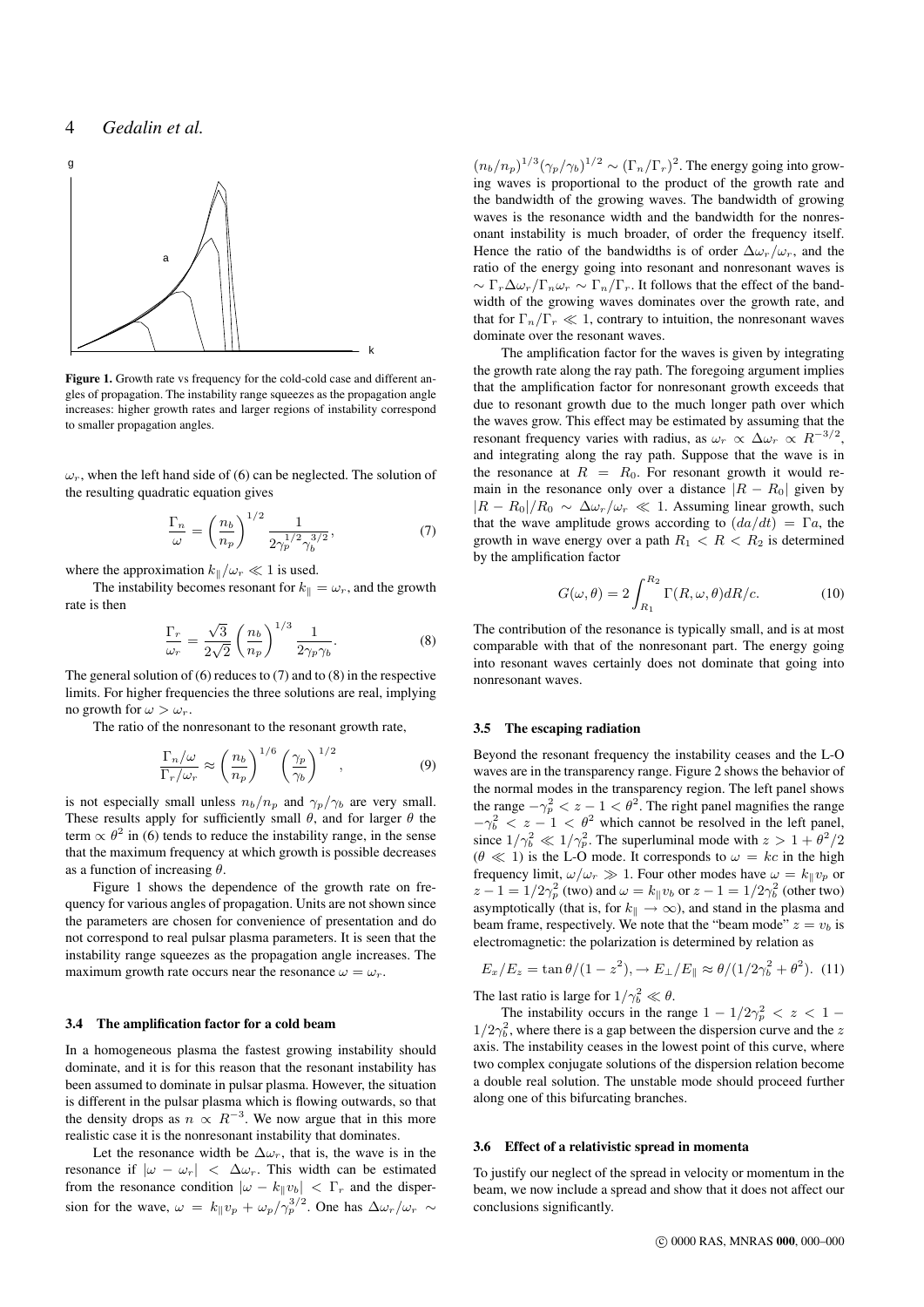

Figure 2. The transparency range for the cold-cold case (magnified in the right panel). See explanation in text.

As an example of a hot plasma distribution we consider the double waterbag distribution of the following form (here  $y = z - 1$ , see notation in Appendix):  $f = n_p A_p H(y_1 - y)H((y - y_2) +$  $n_bA_bH(y_3 - y)H(y - y_3)$ , where  $H(y)$  is the step function,  $H(y \ge 0) = 1$ ,  $H(y < 0) = 0$ , the ordering of the parameters  $y_i = 1/2\gamma_i^2$  is  $y_1 > y_2 > y_3 > y_4$ , and the normalizing parameters  $A_p$  and  $A_b$  are obtained from the normalization condition as follows:  $A_p = 1/\sqrt{2y_2} - 1/\sqrt{2y_1}$  ( $A_b$  respectively). The function  $W(z)$  is

$$
W(z) = \frac{\omega_p^2 A_p(y_1 - y_2)}{(x + y_1)(x + y_2)} + \frac{\omega_b^2 A_b(y_3 - y_4)}{(x + y_3)(x + y_4)}.
$$
 (12)

Figure 3 shows  $K(x)$  in the transparency range. The parameters used are  $\alpha = 0.1, \theta = 0.1^{\circ}, \gamma_1 = 10, \gamma_2 = 50, \gamma_3 = 500,$ and  $\gamma_4 = 1000$ .

The corresponding growth rate is shown in Figure 4 as a function of the propagation angle. As anticipated, the growth rate is similar to what is found for the cold case.

The double-waterbag distribution is discontinuous at the edges. It has been shown (Gedalin et al 1998)that the Alfvén and beam mode are expected to damp for more realistic distributions (although damping depends on the details of the distribution function behavior and may be weak). The only mode which is expected to propagate freely beyond the resonance point, is the L-O mode. To illustrate what happens in this case we consider the "double soft bell" distribution

$$
f = n_p A_p (y - y_1)^2 (y - y_2)^2 H (y_1 - y) H (y - y_2) + n_b A_b (y - y_3)^2 (y - y_1)
$$
\n(13)

The exact expressions for the normalization parameters  $A_{p,b}$  and for  $W(z)$  are cumbersome and we do not quote them here. Figure 5 shows  $K = \sqrt{(\text{Re } F) \cdot H(F)}$  and Im F, with  $F = k_{\parallel}^2 / \omega_p^2$ , for the double soft distribution with  $\gamma_1 = 5$ ,  $\gamma_2 = 60$ ,  $\gamma_3 = 50$ ,  $\gamma_4 = 200, n_b/n_p = 0.3$ , and  $\theta = 0.5^{\circ}$ . The distribution function is shown in Figure 6. In this case the distribution and its first derivative are continuous, and there are no gaps ( $\gamma_3 < \gamma_2$ ).



Figure 3. (Left)  $K$  as a function of  $x$  for the double waterbag case with  $\alpha = 0.1, \theta = 0.1^{\circ}, \gamma_1 = 10, \gamma_2 = 50, \gamma_3 = 500, \text{ and } \gamma_4 = 1000;$ (Right) The instability region magnified.



 $(y-y_4)$   $\frac{2}{10}$  $\frac{1}{10}$  $\frac{1}{24}$  $\frac{1}{24}$  $\frac{1}{24}$  $\frac{1}{24}$  $\frac{1}{24}$  $\frac{1}{24}$  = 50,  $\gamma_3$  = 500, and  $\gamma_4$  = 1000, and propagation Figure 4. Left: growth rate vs frequency for the double waterbag distribuangles  $\theta = 0.01^{\circ}$ ,  $0.05^{\circ}$ ,  $0.1^{\circ}$ ,  $0.2^{\circ}$ , and  $0.5^{\circ}$ . Right: same for  $\gamma_1 = 5$ ,  $\gamma_2 = 20, \, \gamma_3 = 200, \, \text{and} \, u_{\gamma} = 500, \, \text{and} \, \theta = 0.05^{\circ}, \, 0.1^{\circ}, \, 0.5^{\circ}, \, 1.0^{\circ}.$ The instability range progressively diminishes towards larger propagation angles as in Figure 1.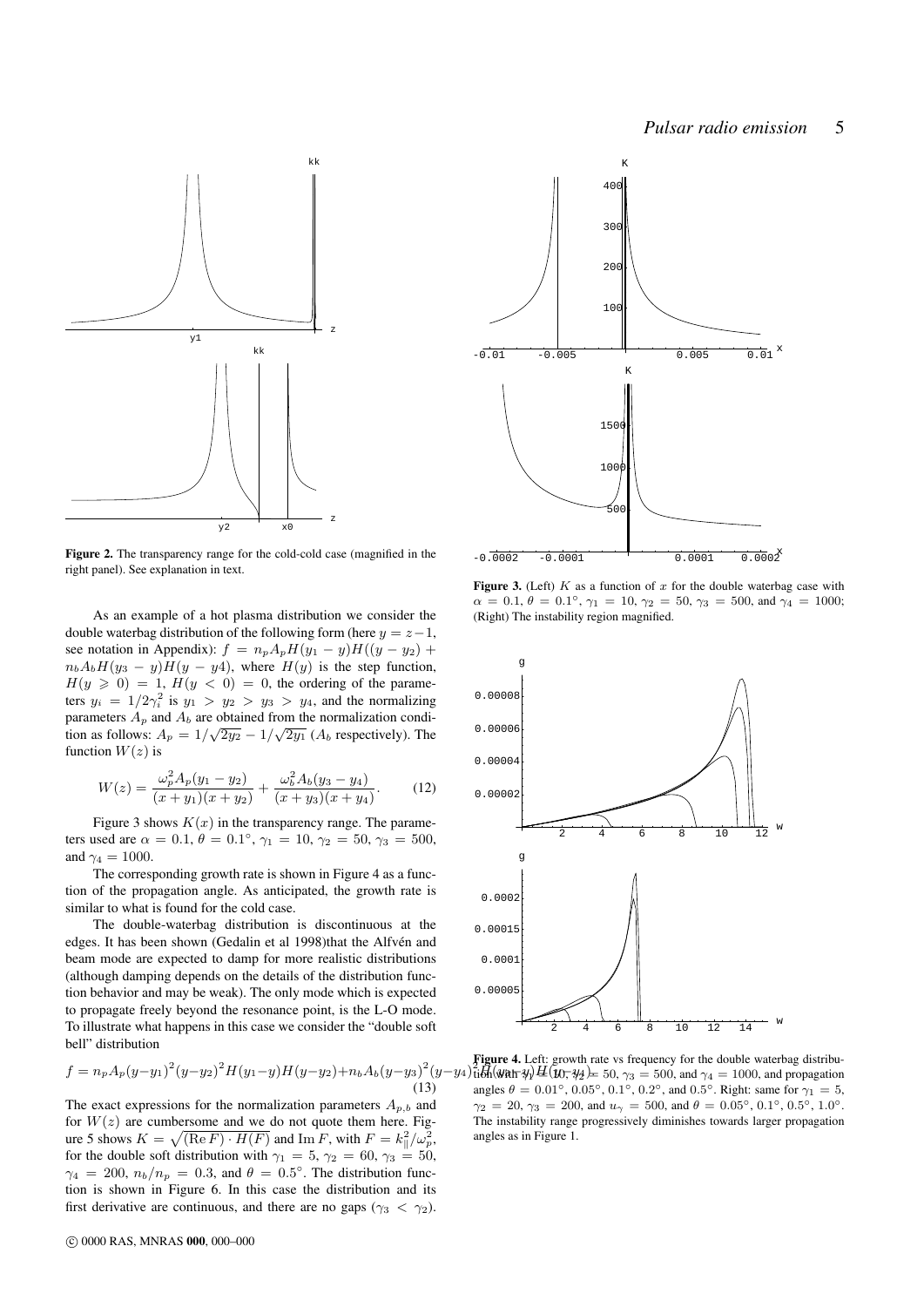

Figure 5. Transparency region (see text).



Figure 6. Overlapping double soft bell distribution.

It is seen that above a certain frequency only L-O mode with  $z > 1/\cos\theta$  can propagate, that is, the plasma is not transparent for other modes. Figure 7 shows the phase velocity and growth rate of the unstable mode. The maximum growth rate occurs at the frequency  $\omega = K \omega_p < \omega_p \sqrt{\gamma_2}$ , and below this maximum, the growth rate  $\Gamma/\omega = \text{Im } z$  is almost independent of  $\omega$ . Thus, the effective resonance frequency  $\omega_r$  decreases relative to the frequency predicted by the cold plasma-beam analysis. The instability ceases at  $\omega = \omega_c \approx 2\omega_p\sqrt{\gamma_2}$ , which also corresponds to the frequency beyond which only the L-O mode can propagate.

In an inhomogeneous pulsar plasma the point  $\omega = \omega_c$  would correspond to the point of refractive conversion of the unstable beam mode into L-O mode. Indeed, the propagating unstable mode grows until  $\omega \approx \omega_r$  and then propagates almost without change up to the critical radius where  $\omega = \omega_c$ . This mode cannot propagate any further. Since the polarizations of the unstable mode and L-O mode are the same at this point, the unstable mode simply joins onto L-O mode (see Appendix B). At the point of conjunction,  $\omega$ and  $k_{\perp}$  do not change. The unstable mode has  $\omega \approx k_{\parallel}$  while the L-



Figure 7. Phase velocity (left) and normalized growth rate (right) for double soft bell distribution case.

O mode has  $\omega = k$ . Thus, the propagation angle of the L-O mode is related to the propagation angle of the unstable mode by the re-Is related to the propagation angle of the unstable mode by the re-<br>lation  $\theta' = \theta/\sqrt{1-\theta^2} \approx \theta$ , where we assumed  $\theta \ll 1$ . Thus, to within our approximations, the propagation angle as the growing mode joins onto the L-O mode.

#### 3.7 Validity of the cold-plasma, cold-beam model

Finally, we show that the instability growth rate may be taken from the cold-cold approximation even if the true distribution is far from begin cold. Let us assume that the plasma and beam distributions are well separated in velocity space (this is not necessary as we have seen above, but simplifies the analysis). In other words, we assume that the plasma body is contained within  $\gamma_1 < \gamma < \gamma_2$  and the beam is contained within  $\gamma_3 < \gamma < \gamma_4$ , with  $\gamma_3 \gg \gamma_2$ . This does not necessarily mean that there are no particles in the regions  $\gamma$  <  $\gamma_1$ ,  $\gamma_2$  <  $\gamma$  <  $\gamma_3$ , and  $\gamma$  >  $\gamma_4$ . However, we do assume that number of these particles and their contribution are negligible. We also assume that the distribution function is steep at the lowand high-energy ends. These criteria are by no means rigorous and should, in principle, be verified in each individual case. We do not make any a priori assumption about the behavior of the distributions inside the defined intervals. The behavior of the unstable mode is determined by the function  $W(z)$  when Im  $z > 0$ . As we have seen from above, in the nonresonant instability regime  $z = v_n + i\sigma$ , where  $v_n \lesssim v_3$ , and  $1/\sigma_2^2 \gtrsim \sigma \gtrsim 1/\gamma_3^2$ . With this one finds

$$
W(z) \approx \langle \gamma \rangle_p - \frac{\alpha \langle \gamma^{-3} \rangle_b}{\sigma^2},\tag{14}
$$

where  $\langle \ldots \rangle = \int f(\ldots) d\gamma$ . Comparing (14) with the expressions for the cold case one can see that the only change which has to be done is the substitution  $\gamma_p \to \langle \gamma \rangle_p$ , and  $\gamma_b^{-3} \to \langle \gamma^{-3} \rangle_b \sim 1/\gamma_3^3$ . With these substitutions the dispersion relation is reduced to that of the cold case. To this one has to add that the only non-damping waves are the superluminal L-O mode  $z - 1 > x_0$ .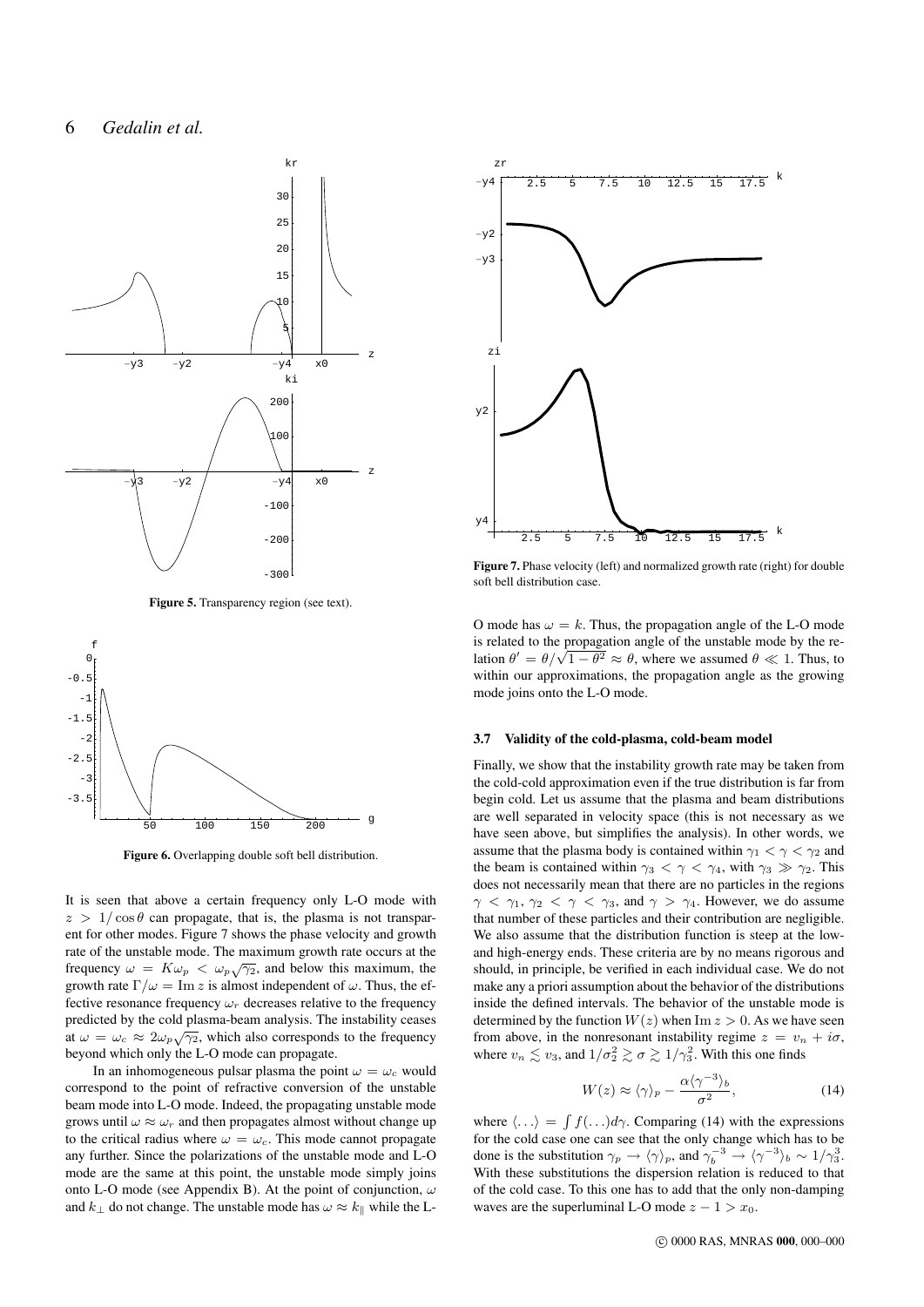From the above we conclude that the beam instability develops in a qualitatively similar manner irrespective of the distribution functions of the relativistic pair plasma and of the beam. The basic features of the instability are: (a) the growth rate for slightly oblique propagation does not differ much from the growth rate for the parallel propagation; (b) unstable oblique waves are transverse, whereas unstable parallel waves are longitudinal; (c) the nonresonant instability dominates over resonant instability in the outflowing pulsar plasma; (d) at the point where the instability ceases the unstable mode joins onto L-O mode.

It is worth mentioning that for the distributions found in numerical analyses (Daugherty and Harding 1982; Hibschman and Arons 2001) ( $f \propto \gamma^{-3/2}$  or  $f \propto \gamma^{-2}$ ) the resonance frequency depends only weakly on the maximum Lorentz factor of the plasma  $(\langle \gamma \rangle \propto \gamma_2^{1/2} \text{ or } \langle \gamma \rangle \propto \ln \gamma_2$ ).

We suggest that the oblique nonresonant instability with the immediate conversion of the unstable mode into the propagating L-O wave provides the mechanism for local generation of radio waves. In the following section we consider the implications of this mechanism for the pulsar magnetosphere.

# 4 MECHANISM

The emission mechanism proposed here involves three stages: (a) radio noise, from the background or from incoherent emission, is amplified in the nonresonant, oblique-angle instability, with amplification occurring over a broad frequency range; (b) as the waves propagate outward, the ratio,  $\omega/\omega_r$ , of the wave frequency to the characteristic frequency increases, and when this ratio reaches unity the amplification ceases; (c) at the point where the ratio reaches unity the waves, which grow in a beam mode, evolve into L-O mode waves which then escape freely, at least until they reach the region where the wave frequency is equal to the cyclotron frequency of the ambient particles Luo and Melrose (2001). In this section we discuss some further details of this proposed mechanism.

#### 4.1 Parallel and oblique propagation

It is usually assumed that waves propagating parallel to the magnetic field grow (see, e.g. Lyubarskii and Petrova (2000) and references therein). This is the case only if the beam instability is most efficient for  $\theta = 0$ . We now argue that this is not the case.

We have shown (Gedalin et al 2002) that the efficiency of oblique wave generation does not change much for small angles of propagation. For the same growth rate the efficiency of the instability, in terms of the wave energy generated, is proportional to the phase space available to the instability. The foregoing calculations imply that the beam instability can be considered as (quasi)parallel only for  $\theta \lesssim 1/\gamma_b^2$ ; in the range  $1/\gamma_b^2 < \theta \lesssim 1/\gamma_b$  the instability is oblique in character. The ratio of the available phase spaces for the oblique case is of order  $\sim \gamma_b$  greater than for the parallel case. It follows that the waves that grow are dominated by those propagating at oblique angles.

#### 4.2 Model for the amplification factor

A generic model for any form of coherent emission involves a statistical collection of elementary bursts, each of which is proportional to a growth factor, G. For a wide variety of sources it seems that G obeys log-normal statistics Cairns et al (2001). Here we are not concerned with the details of the statistics, but it is important to estimate the typical expected value of  $G$  to show that it is large enough to account for effective growth.

Let us consider a single field line, or, more precisely, a narrow magnetic tube in which the electromagnetic waves are amplified in a burst of wave growth. Let  $I(\omega, \theta, R)$  be the wave intensity in the unstable region. Then one has  $dI/dt = 2\Gamma(\omega, \theta, R)I$ . This radiation transfer equation can be rewritten as

$$
\frac{dI}{dR} + \frac{d\theta}{dR}\frac{dI}{d\theta} = 2\Gamma I,\tag{15}
$$

where the group velocity of the excited waves is  $v_b \approx 1$ , and the evolution of the angle  $\theta$  between the wavevector and the magnetic field direction is described by (Barnard and Arons 1986)

$$
\frac{d\theta}{dR} = \frac{3\phi}{4R} - \frac{3\theta}{2R}.\tag{16}
$$

For a field line  $\phi/R^{1/2}$  = const. Eq. (15) is valid only in the instability region,  $\omega < \omega_c(R, \theta)$ . Let  $R = R_r(\theta, \omega)$  be the radius where growth rate ceases (where  $\omega = \omega_r$ ). Beyond this radius the mode  $\omega \approx k_{\parallel}v_b$  propagates up to the radius  $R_c$  where  $\omega = \omega_c$ , so that the angle  $\theta$  continues to grow, while the intensity does not change. Eq. (15) implies that the intensity at  $R_r$  is

$$
I(\omega, \theta, R_r) = GI(\omega, \theta_0, R_0),
$$
  
\n
$$
G = \exp 2 \int_{R_0}^{R_r} \Gamma(\omega, \theta'(R), R) dR,
$$
\n(17)

where  $\theta'(R)$  is the solution of (16) with the boundary condition  $\theta' = \theta$  at  $R = R_r$ , and  $R_0$  is the lowest radius at which the instability sets in:

$$
\theta' = (\theta - \frac{3\phi_r}{8})\left(\frac{R_r}{R}\right)^{3/2} + \frac{3\phi_r}{8}\left(\frac{R}{R_r}\right)^{1/2}.
$$
 (18)

From Figure 4 the highest unstable frequency  $\omega_r$  remains almost the same for  $\theta < \theta_c \sim 1/\gamma_b$ , and decreases approximately linearly with the angle increase for  $\theta > \theta_c$ . Here we consider a simplified model with

$$
\Gamma(R, \theta') = \omega \left(\frac{n_b}{n_p}\right)^{1/2} \left(\frac{1}{\gamma_p \gamma_b^{3/2}}\right) H\left(\omega_r(R) - \omega\right) H(\theta_c - \theta').
$$
\n(19)

This approximation implies either  $\theta = \theta_c$  and  $\omega_r(R_c) > \omega$  or  $\theta < \theta_c$  and  $\omega_r(R_c) = \omega$ . The only dependence on the radius in (19) comes from the step functions. Let the instability onset occur at  $R = R_0$  on the field line with  $\phi(R = R_0) = \phi_0$ , and let the initial wave parameters be  $\omega$ ,  $\theta_0$ . Then the amplification factor is

$$
G = 2\omega \left(\frac{n_b}{n_p}\right)^{1/2} \left(\frac{1}{\gamma_p \gamma_b^{3/2}}\right) R_c, \tag{20}
$$

where  $R_c$  is the minimum of the two radii found from the conditions  $\omega_r(R_c) = \omega$  or  $\theta(R_c) = \theta_c$ . For  $\omega_r(R_c) = \omega$  the final propagation angle is

$$
\theta = (\theta_0 - \frac{3\phi_0}{8}) \left(\frac{R_0}{R_c}\right)^{3/2} + \frac{3\phi_0}{8} \left(\frac{R_c}{R_0}\right)^{1/2} < \theta_c.
$$
 (21)

Neglecting in (21) the rapidly decreasing term  $\propto R^{-3/2}$ , one gets

$$
\ln G = 4 \left( \frac{n_b}{n_p} \right)^{1/2} \frac{\omega_{p0} R_0}{c \gamma_b^{3/2}} \times \begin{cases} \xi^{1/3} - \xi & \eta < \xi^{1/3} \\ \eta^{-2} - 1 & \eta > \xi^{1/3} \end{cases} \tag{22}
$$

where  $\xi = \omega/\omega_{r0}$  and  $\eta = 3\phi_0/8\theta_c$ . Here we use  $\omega_r \propto R^{-3/2}$ . Figure 8 shows the dependence of the gain  $G$  on (dimension-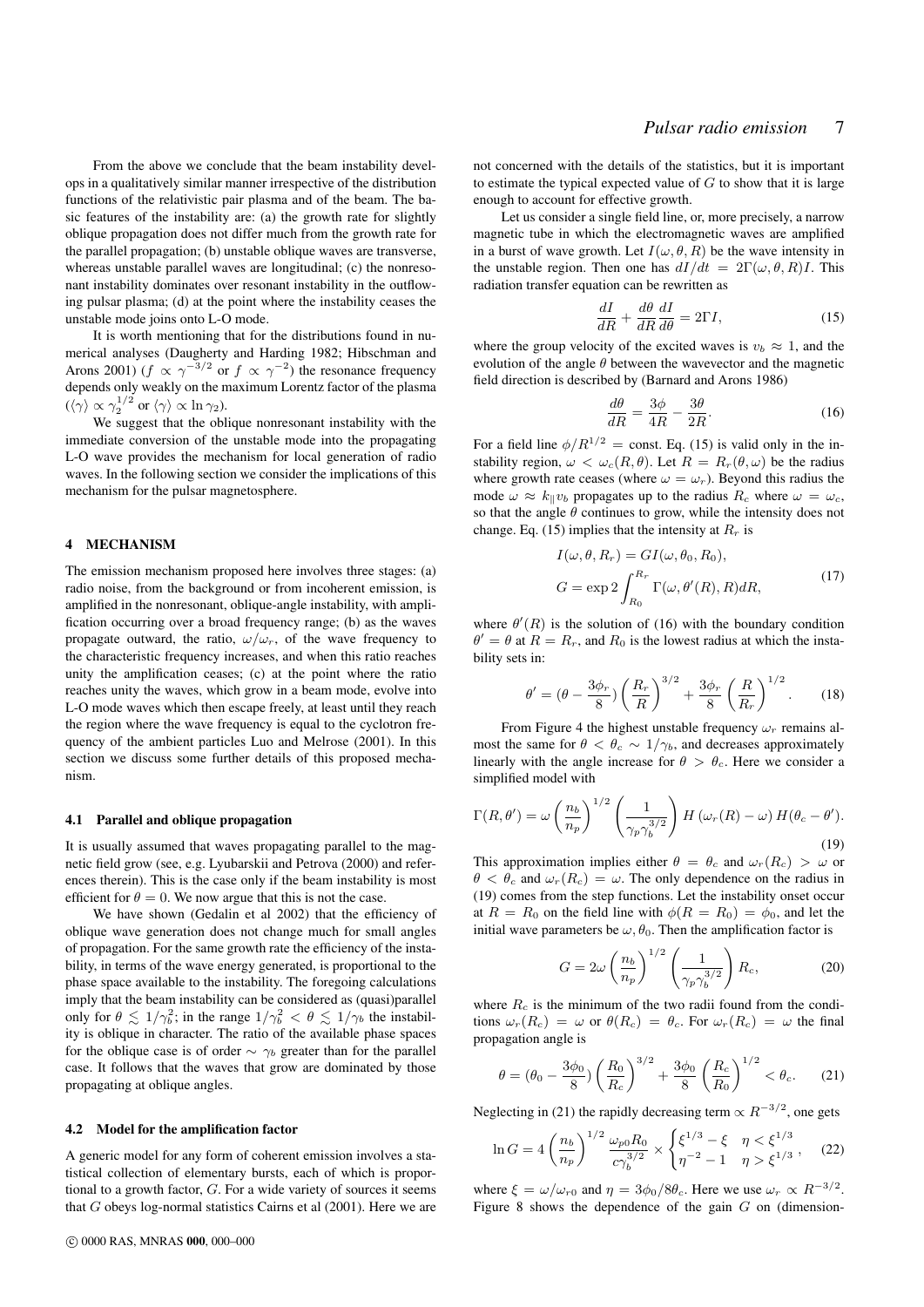

**Figure 8.** Gain as a function of frequency,  $\xi = \omega/\omega_{r0}$  (left panel), and opening angle,  $\eta = 3\gamma_b \phi_0/8$  (right panel).

less) frequency  $\xi$  and on the (normalized) field line opening angle  $\eta$ . It is worth mentioning that the wave propagates at the angle  $\theta + 3\phi_c/2 \leq 5\theta_c$  to the magnetic axis at the point where the instability ceases. The maximum beam half-width at the decoupling site (beyond which the waves propagate along straight lines) is  $\gtrsim 5\theta_c$ , which is  $\sim 5^{\circ}$  for  $\gamma_b \sim 50$ . The simplified model used here neglects the wings  $\theta > \theta_c$ , so that we expect that the resulting width to be somewhat larger. The pulse half-peak-intensity width should be determined by  $\omega_r = \omega$ , so that we expect  $R \propto \omega^{-2/3}$  and the width  $\propto R^{1/2} \propto \omega^{-1/3}$ .

# 5 DISCUSSION AND CONCLUSIONS

The above analysis shows that the nonresonant oblique beam instability may be quite efficient in generation of low-frequency electromagnetic waves for very wide class of particle distributions. In the plasma which flows outwards in the diverging magnetic field the nonresonant form of the instability is more important than the previously considered resonant form. The difficulties with the resonant form included too small a growth factor and too high a frequency, and both these problems are alleviated by invoking the nonresonant instability. The unstable waves are in a beam mode below the resonant frequency, and as the waves propagate outward the beam mode joins onto the L-O mode, so that the waves can freely leave the pulsar magnetosphere.

The most important requirement of any model for the wave growth is that it be capable of accounting for the very bright emission observed. We estimate that an amplification is required from an initial effective temperature,  $T_i \sim \gamma_p m_e c^2$ , of the waves to  $10^{23} - 10^{26}$ K. For  $\gamma_p \sim 10$  one has  $T_i \sim 10^{11}$ K, so that an amplification factor  $G \sim 10^{12} - 10^{15}$  is required. From the analysis in this paper, this requires that the plasma parameters satisfy

 $\omega_{p0}R_0/c\gamma_b^{3/2} \gtrsim 100$  at the site of onset of the instability. It should be understood that this estimate constrains any beam instability scenario, and no convincing case has been made that any known instability can satisfy it.

Yet another constraint follows from the observation that the maximum intensity should be observed at the frequency ∼  $0.1\omega_{p0}\sqrt{\gamma_p}$ . Together with the previous estimate one finds that a frequency  $\omega$  can be efficiently generated for  $\omega R_0/c\gamma_b^{3/2} \gtrsim 100$ . For  $\gamma_b \sim 10^2$  and  $\omega \sim 10^9$  s<sup>-1</sup> one finds  $R_0 \gtrsim 3 \cdot 10^6$  cm, which is within the expected region.

The intrinsic frequency spectrum of a single burst of wave growth possesses some of the features of the observed pulsar radio spectrum. The intrinsic spectrum decreases towards higher and lower frequencies, and the slope also increases towards higher and lower frequencies. The derived shape is not a power-law spectrum. However, this is a single-field-line spectrum, and the observed power law spectrum results from an integration over a very large number of elementary bursts of wave growth from a number of field lines. Hence the observed spectrum should be determined by the distribution of elementary bursts, e.g., as a function of the frequency maximum and other relevant parameters. Thus, it is inappropriate to attempt to explain the observed spectrum in terms of the properties of the instability alone.

The mechanism predicts efficient generation of electromagnetic waves propagating at angles  $\theta \leq 1/\gamma_b$ , which, for most accepted estimates, is within several degrees and typically less than the observed pulse widths. The high-frequency,  $\omega \gg \omega_p \sqrt{\gamma_p}$ , L-O mode propagates along straight lines, so that additional refraction zones are needed to increase the pulse width, unless the effective  $\gamma$ participating in the instability are sufficiently low.

In the treatment here, the waves which are excited by the nonresonant beam instability, are completely linearly polarized. This results from our neglect of gyrotropy resulting from any difference in the distributions of electrons and positrons. Inclusion of gyrotropy is essential when considering circular polarization, but a detailed investigation of this point is beyond the scope of the present paper.

Although the mechanism proposed here alleviates some of the problems with other proposed beam mechanisms, it requires a relatively high-density, low-Lorentz-factor beam. The required beam must flow through the background pair plasma, requiring that it have an even lower Lorentz factor. There have been several suggestions as to how such dense beams might form Usov (1987); Asseo and Melikidze (1998); Lyubarskii and Petrova (2000), and although the mechanism proposed here is not sensitive to the details, such a beam is an essential pre-requirement.

# 6 ACKNOWLEDGMENTS

This research was supported in part by Israel Science Foundation under grant No. 170/00-1.

# **REFERENCES**

Arons, J., ApJ, 266, 175 (1983). Asseo, E., and Melikidze, G.I., 1998, MNRAS, 301, 59. Asseo, E., and Riazuelo, A., 2000, MNRAS, 318, 983. Barnard, J.J., and Arons, J., 1986, ApJ, 302, 138. Cairns, I.H., Johnston, S., and Das, P., 2001, ApJ, 563, L65.